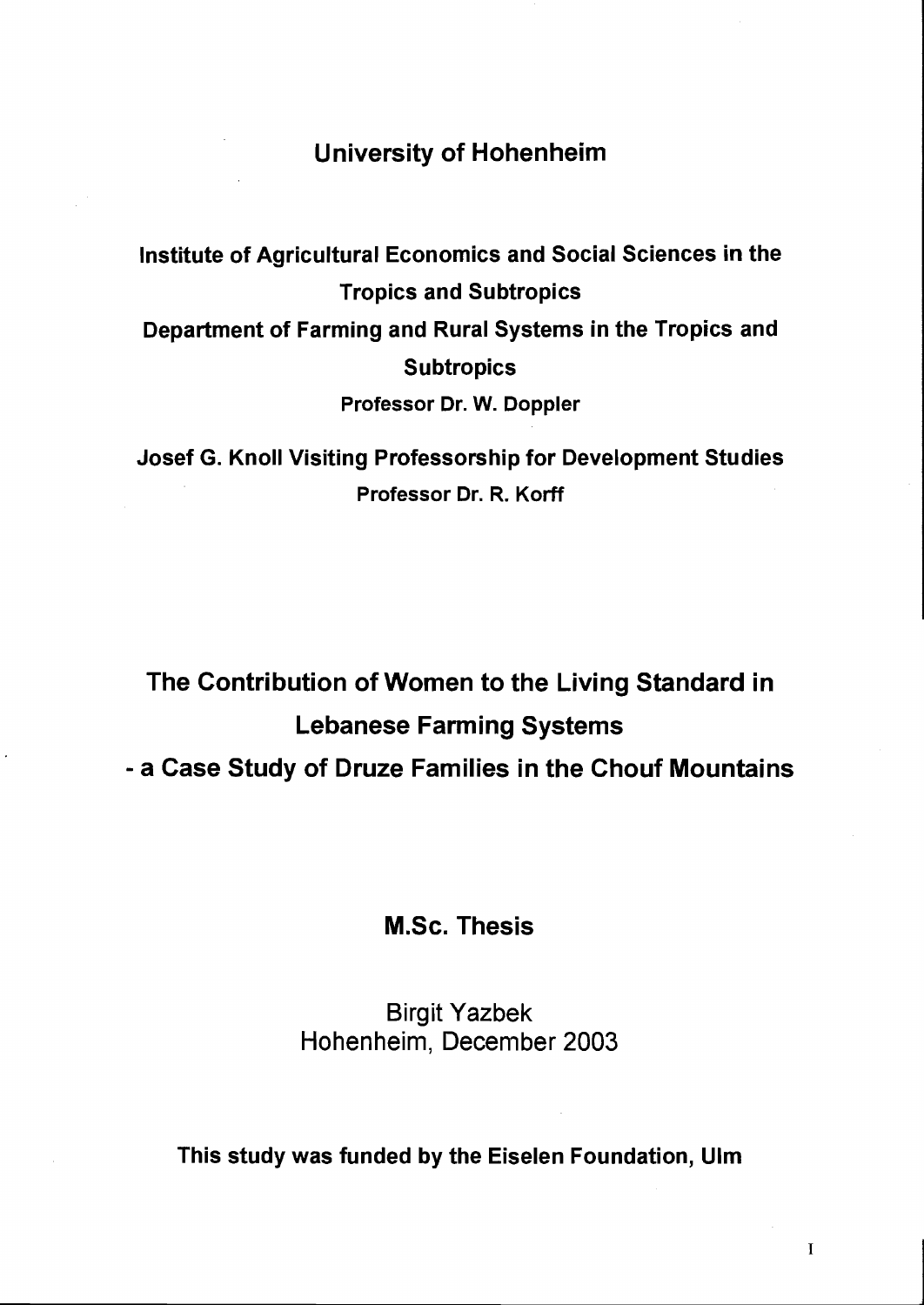## **5. Conclusion**

The case study allowed for some indications about the role of Druze women as farmers and resource managers and their contribution to the living standard of their families. A profound testing of the underlying hypotheses would require representative data on all members of this population group and a substantially larger framework of research. Thus, it was neither intended nor achievable in the current study.

The women of all three groups contribute significantly to the living standards of their families- either with remunerated off-or on-farm work (group 1 and 2), or by non remunerated labour or labour assistance (group3). During the high season (June-October), women work even longer hours than the men and accomplish in many cases even a tripie role: off- farm and on-farm work as weil as household responsibilities.

Households were women contribute with remunerated off- or on-farm activities are economically better off. The calculation of the per capita household income of the groups showed that households of group 3 earn around 40% more than those of group 1 and 2. Furthermore, only 47% of these households are living on a yearly per capita income of less than 2,000,000 LP (63% of these are in the 1,500,000 20,000,000 LP income range) as compared to 71 % of group 1 and 83% of group 2. Furthermore, as off-farm income comprises the biggest share of the total household income, most farming systems could not survive without it.

Women of group 3 are on average more involved in the decision-making over the spending of the income and concerning other family decisions. This implies that due to their economic contribution, their status within the family is higher and the partners are more equal.

Female-headed households earn around 40% less than the households of group 2 but no significant difference was found compared to the households of group 2. Nevertheless, 29% live in abject poverty on less than 1,000,000 LP per capital year and another 43% of the female-headed households live below the poverty line on less than 1,500,000 LP.